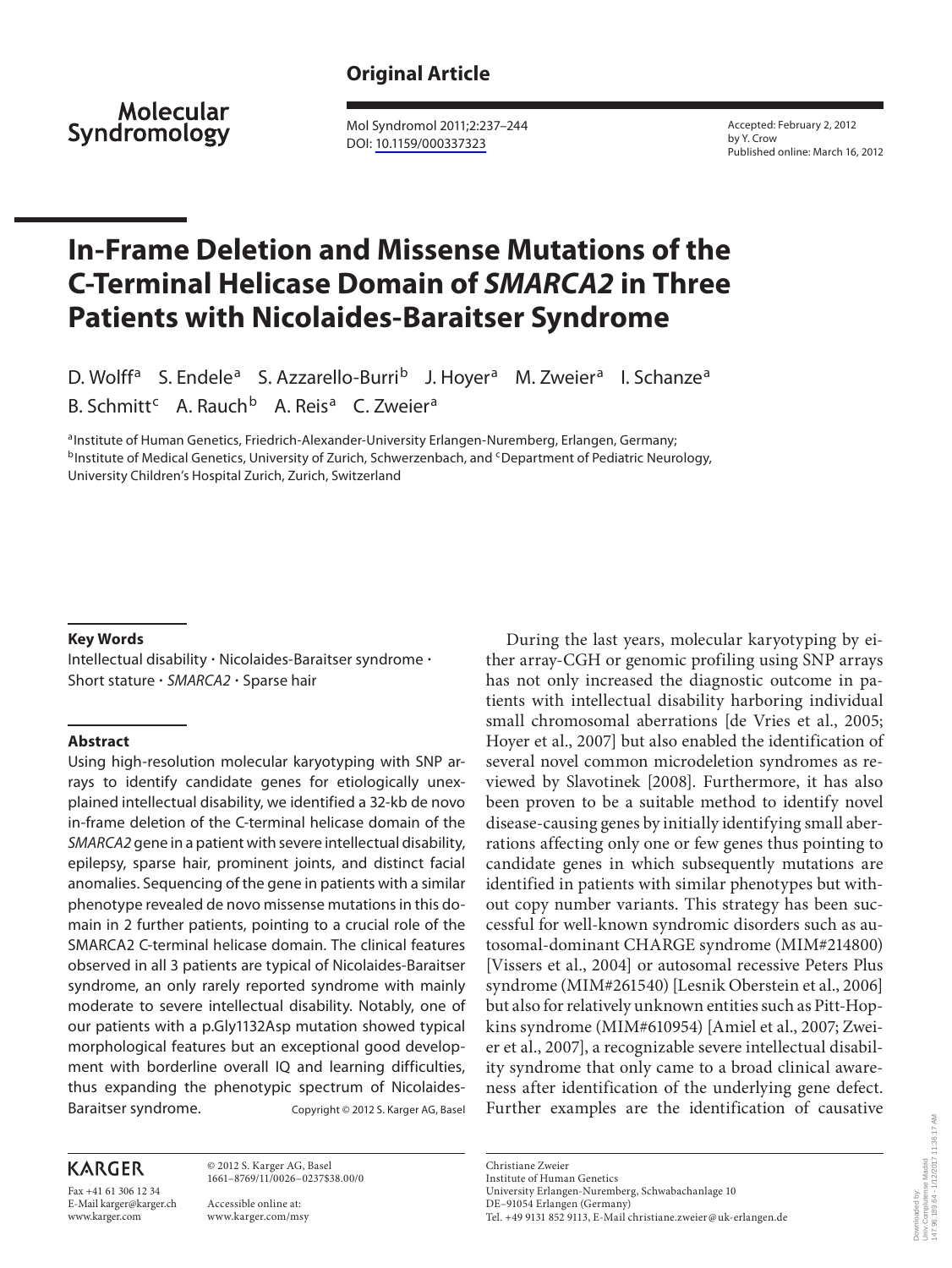

**Fig. 1.** Phenotypes of 3 patients with defects in *SMARCA2* . **A** , **B** Patient 1 at the age of 21 months. **C–F** Facial gestalt, hand and foot of patient 1 at the age of 3 years and 7 months. **G** , **H** Patient 2 at the age of 3 years and 6 months. **I–L** Facial gestalt, hand and foot of patient 2 at the age of 8 years. **M–R** Scalp hair, knees, hand from in- and outside, and foot of patient 3 at the age of 9 years.

genes for an epileptic encephalopathy [Saitsu et al., 2008] or non-specific severe intellectual disability [Zweier et al., 2010].

 In our systematic endeavor to identify new disease genes in patients with intellectual disability by molecular karyotyping, we identified a small de novo deletion within the *SMARCA2* gene in a patient with short stature, intellectual disability, and distinct anomalies resembling Nicolaides-Baraitser syndrome (MIM ID %601358). By sequencing of patients with a similar phenotype, we additionally revealed missense mutations in the C-terminal helicase domain in this gene in 2 further patients. Our findings concur with another recent report identifying *SMARCA2* as the gene underlying Nicolaides-Baraitser syndrome [Van Houdt et al., 2011].

#### **Case Reports**

#### *Patient 1*

Patient 1 (fig. 1A–F), the third child of healthy, non-consanguineous parents, was born after an uneventful pregnancy at week 38 by cesarean section. His birth weight was 3,145 g (25th centile), his length was 52 cm (50th centile), and his head circumference was 35 cm (25th centile). The neonatal period was complicated by muscular hypotonia, feeding difficulties, and failure to thrive. Bilateral inguinal hernias were operated. Furthermore, mild aortic coarctation and cryptorchism were diagnosed. Developmental motor milestones were delayed with a sitting age of 13 months and a walking age of 30 months. At the age of 3 years and 4 months seizures occurred and were treated with valproate.

 The patient was last seen at the age of 3 years and 7 months. He had short stature and microcephaly with a body height of 85 cm ( $\lt$ 3rd centile), weight of 11 kg ( $\lt$ 3rd centile), and head circumference of 47.5 cm ( $\leq$ 3rd centile). At this time he presented with severe intellectual disability and could not speak any word. Be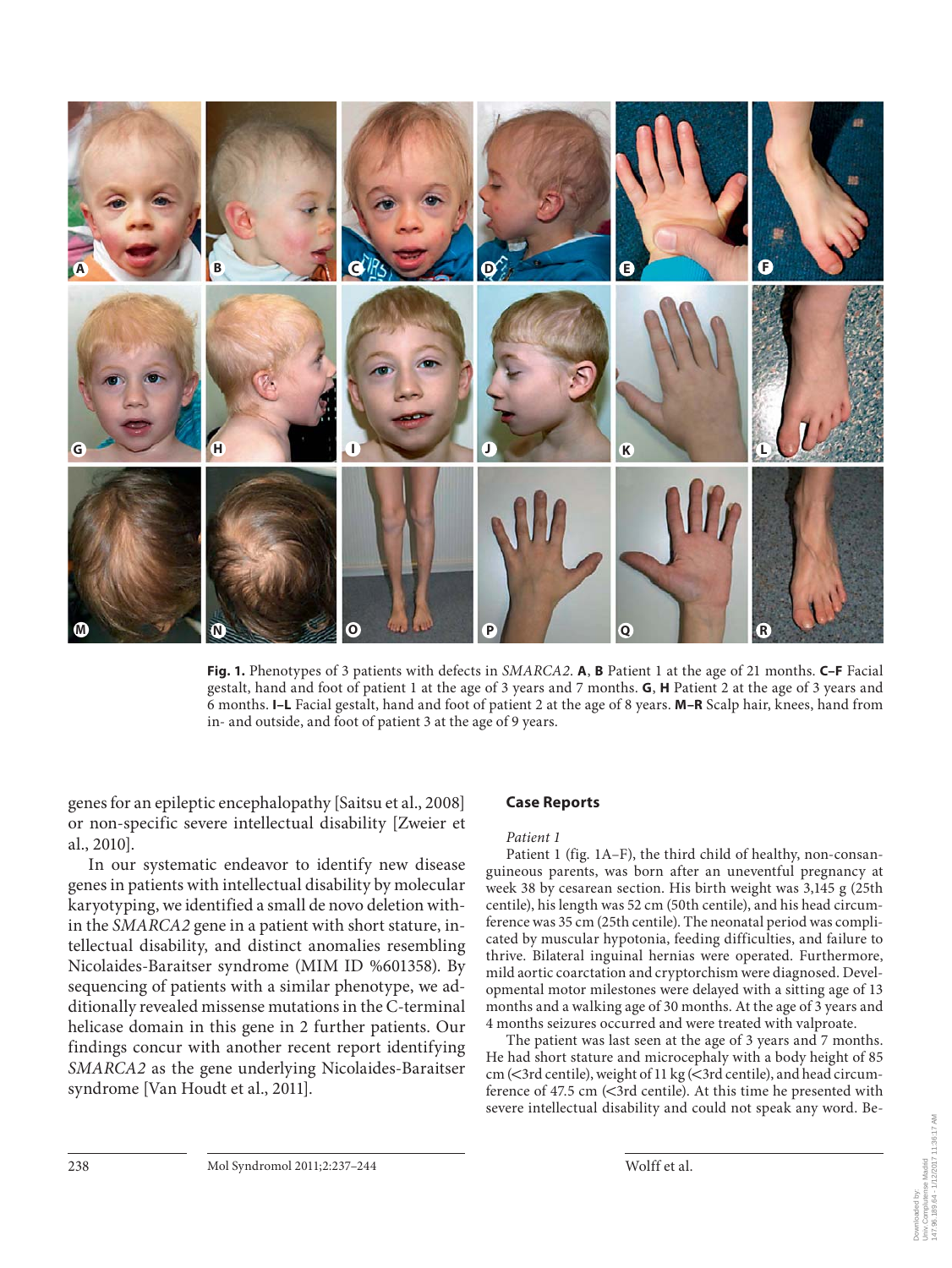havioral anomalies were short attention span and little social interaction with reduced eye contact. The boy had sparse hair, eczema of the skin, and facial dysmorphism with a high forehead, arched and medially sparse eyebrows, long eyelashes, wide and downslanting palpebral fissures, wrinkled skin below the eyes, flat and sagging malar regions, a short nose with upturned tip, a long philtrum, a thin upper vermillion, a full everted lower vermillion, and mildly posteriorly rotated ears. Fingers and toes were long and slender with prominent interphalangeal joints. Knees appeared large and prominent, too. Minor other anomalies were single palmar creases, one café-au-lait spot, and sandal gaps.

 Metabolic screening as well as conventional karyotyping, I-FISH testing for trisomy 8 mosaicism, and molecular karyotyping using an Affymetrix 6.0 Array on a 100-kb resolution revealed normal results.

#### *Patient 2*

Patient 2 (fig. 1G-L) was the second child of healthy, non-consanguineous parents and was born after an uneventful pregnancy at week 41. His weight was 2,890 g (10th centile), length was 49 cm (10th centile), and his head circumference was  $32.5 \text{ cm}$  (<3rd centile). During the neonatal period, mild feeding difficulties occurred, and a small preauricular tag was removed. Motor development was normal with a sitting age of 6 months and a walking age of 13 months. The boy started to speak single words at the age of 18 months, but further speech development ceased with the occurrence of seizures. EEG examination showed generalized irregular spike-wave complexes. The epilepsy was successfully treated with valproate and ethosuximide. Brain MRI at the age of 2 years was normal. At the age of 3 years, the boy was little interested in other children and showed auto-aggressive tendencies. Constipation was observed for a certain period of time.

 The patient was last investigated at 8 years and 8 months and had mild short stature with a body height of 124.5 cm (3rd centile). His weight was 23.8 kg (3rd–10th centile), and he was microcephalic with a head circumference of 50.5 cm (<3rd centile). At that time he was reported to have a vocabulary of more than 100 single words and the ability to rarely speak 2 word sentences. His speech appeared monosyllabic and slurred. In general, he had a happy and sociable personality. However, attention span was short, and he was very focused on routines. Formal diagnosis of autism was made, and standardized IQ testing was done but revealed no valid results. Facial dysmorphism included mildly downslanting palpebral fissures, a thin upper lip, prominent incisors, mildly posteriorly rotated ears, and a high and narrow palate. He had sparse and dry scalp hair with low-set posterior and anterior hairlines and hypertrichosis at his neck and upper back. Further anomalies were long fingers, long toes with prominent joints, and sandal gaps.

 Conventional karyotyping, testing for Fragile-X- and Angelman syndromes (incl. *UBE3A* sequencing), sequencing of the *ARX* gene, and molecular karyotyping with an Affymetrix Genechip 6.0 Mapping SNP Array revealed normal results.

#### *Patient 3*

 Patient 3 was the only child of healthy, non-consanguineous Caucasian parents aged 35 (mother) and 36 years (father) at birth. The boy was born at gestational week 37 after an uneventful pregnancy with mild maternal gestosis. Birth weight was 2,370 g (10th centile), birth length was 45 cm (10th centile), head circumference

was 32 cm (10–25th centile), and Apgar-scores were 8-9-9. Following an uneventful neonatal period, developmental milestones were mildly delayed. He was able to turn around from the back at the age of 7.5 months, to sit at the age of 10 months, and to walk independently at the age of 19 months. The mother reported that he suffered from instable feet joints and drooling in early infancy and that he could hardly speak until a very short lingual frenum was cut. At the age of about 18 months he had surgery for an inguinal hernia and cryptorchism. He also had an umbilical hernia and a severe hallux valgus on the right side which was treated surgically. Formal IQ testing using the HAWIVA test at the age of 6 years and 3 months revealed a verbal comprehension IQ of 82, a perceptual reasoning IQ of 73, a processing speed IQ of 54, and a total IQ of 74. Notably, he had profound problems with auditory memory and attention deficit. He also had significant gross and fine motor delay with ataxic gait. His personality was very communicative and sociable, but he had problems with following demands and he had a short attention span. At the age of 7 years the boy developed seizures predominantly after falling asleep. Seizures usually started with weeping followed by head and eye deviation to the left or the right, and postictally by alternating ipsilateral hemiparesis. Other seizures were focal clonic or focal tonic, sometimes with secondary generalization. EEG showed sharp waves with variable manifestation from the left or right central or centro-median regions. Seizures were successfully treated with Sultiam (sulfonamide). MRI imaging of the brain at the age of 8 years was normal. An X-ray of the hand revealed a bone age retardation of 2 years. Due to his social behavior and dissociated developmental profile with strong verbal abilities, Williams-Beuren syndrome was considered as a differential diagnosis.

 At the age of 9 years his weight was 20.6 kg (2nd centile), height was 124.5 cm (5th centile), and head circumference was 52 cm (23rd centile). Minor anomalies were a triangular face, thin, sparse and soft hair, dry and grayish skin with periorbital wrinkling and flat and sagging malar regions, long eyelashes, a narrow nasal bridge with a relatively bulbous nasal tip and a prominent columella, a relatively long and flat philtrum, a thin upper lip, mildly low-set, backwards rotated ears, a large but mildly retracted chin, sandal gaps, and a relatively short, broad second toe. The proximal interphalangeal joints and knees were thick with wrinkling skin. Distal phalanges of fingers and toes were broad and some had fetal pads. Fingers showed multiple supernumerary interphalangeal creases. The nails were reported to grow very slowly and had to be cut only rarely. Apart from one tooth, which was lost recently, primary dentition was still present and the voice was high. The boy suffered from frequent respiratory infections and multiple warts. During consultation, the boy was very friendly, communicative and active, and the mother reported that he was able to read, but attention span was still low. He attended a school for children with special needs. The boy also suffered from ichthyosis which was, however, also present in his otherwise healthy father.

 Genetic testing included karyotyping, MLPA screening for 21 microdeletions (P245 probemix, MRC-Holland), sister-chromatid exchange testing, fragile X testing, and molecular karyotyping using an Affymetrix Cytogenetics 2.7M Array and revealed normal results. Maternal X-inactivation studies using the CAG repeat within exon 1 of the *AR* gene revealed a skewing of 91% in peripheral blood.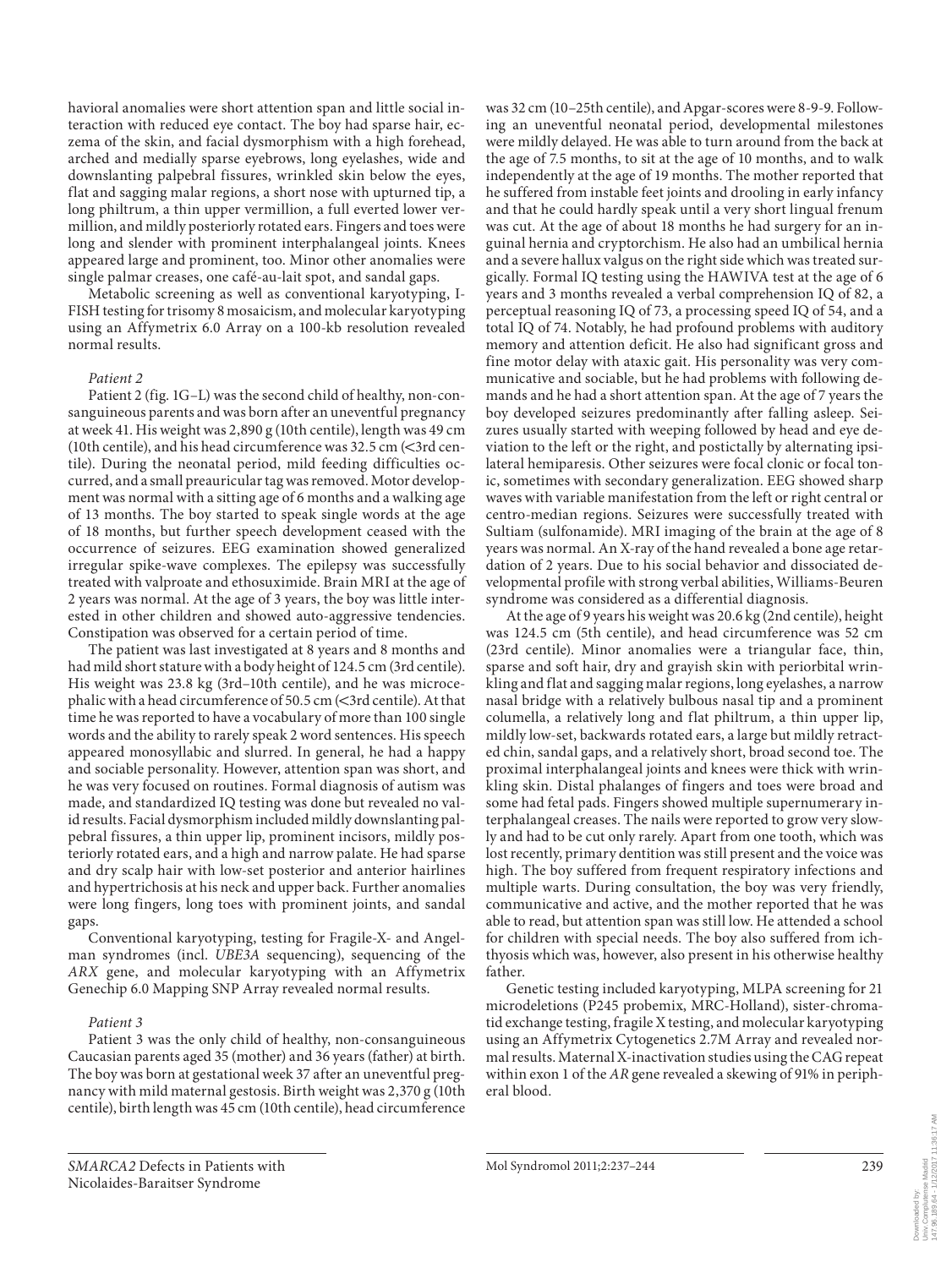## **Methods**

#### *Molecular Karyotyping*

 Molecular karyotyping in patient 1 and his parents was performed with an Affymetrix 6.0 SNP Array (Affymetrix, Santa Clara, Calif., USA) in accordance with the supplier's instructions. Copy number data were analysed with the Affymetrix Genotyping Console 3.0.2 software.

### *MLPA*

 MLPA probes for exons 17–20, 26, and 27 of the *SMARCA2* gene (covering both isoforms NM\_003070.3 and NM\_139045.2) were designed according to the instructions of MRC-Holland, and the reaction was performed using the SALSA MLPA reagents EK5 (MRC-Holland, Amsterdam, The Netherlands) in patient 1 and his parents. The probemix contained additionally 6 internal control probes. Copy number values were calculated using values from 8 healthy control individuals and the Seqpilot software (JSI Medical Systems, Kippenheim, Germany). Probe sequences and conditions are available on request.

## *Sequencing*

 DNA samples from peripheral blood were tested for *SMAR-CA2* mutations by bidirectional direct sequencing of all coding exons 2–34 including intronic flanking regions (ABI BigDye Terminator Sequencing Kit v.3; Applied Biosystems, Carlsbad, Calif., USA) using an automated capillary sequencer (ABI 3730; Applied Biosystems). Mutations were confirmed from an independent PCR and tested in the parents. Primer sequences and conditions are available on request. Sample mix-up in the patients with de novo mutations and their parents was excluded by using the Powerplex 16 kit according to the supplier's instructions (Promega, Madison, Wisc., USA).

 This study was approved by the ethics committees of the Medical Faculty, University of Erlangen-Nuremberg and by the Kantonale Ethikkommission of Zurich, and written consent was obtained from parents or guardians of the patients.

## **Results and Discussion**

 Initial diagnostic evaluation of the Affymetrix 6.0 Array data in patient 1 with consideration of aberrations 1 100 kb showed normal results. Prompted by our finding of mutations in *ARID1B* as a frequent cause of severe intellectual disability [Hoyer et al., in press], we searched for smaller aberrations in related genes in our study group of 345 individuals. This approach indeed revealed in patient 1 a heterozygous 32-kb in-frame deletion within the *SMARCA2* gene affecting exons 20 to 26 coding for the C-terminal helicase domain (fig. 2A). These results were confirmed using MLPA probes located in 2 of the deleted and the flanking non-deleted exons each (data not shown). The deletion was excluded in both parents by array analysis (fig. 2A) and by MLPA (data not shown). In addition, a copy number variant of *SMARCA2* was neither observed in the database of genomic variants nor in our 820 in-house control samples.

*SMARCA2* encodes Brahma (BRM), 1 of 2 mutually exclusive and specific ATPase subunits [Flowers et al., 2009] of the SWI/SNF complex that was first identified in yeast and is highly conserved among eukaryotes [Kingston and Narlikar, 1999]. ARID1B, haploinsufficiency of which was recently found to cause intellectual disability, is also a subunit of this complex [Halgren et al., 2011; Hoyer et al., in press]. The SWI/SNF ATP-dependent chromatin remodeling complex regulates gene expression by using energy of ATP hydrolysis to alter chromatin structure around the regulated genes in order to facilitate access of other transcription factors [Peterson and Workman, 2000]. *SMARCA2* is highly expressed in differentiating cells [Kadam and Emerson, 2003] and plays an important role in neuronal development [Yoo and Crabtree, 2009]. Loss of BRM expression in different tumor cell lines might indicate that silencing of the SWI/SNF ATPases is involved in the etiology of various tumors [Reisman et al., 2009]. A role of SNPs in *SMARCA2* as susceptibility factors for schizophrenia is discussed due to respective association studies [Koga et al., 2009]. Furthermore, *Smarca2* knockout mice showed impaired social interaction and prepulse inhibition [Koga et al., 2009].

 Therefore, we considered the intragenic *SMARCA2* deletion in patient 1 to be causative for his disorder. Given the apparently distinct phenotype of the patient, we specifically searched for similar patients seen in the genetic outpatient clinics in Erlangen and Zurich, respectively. Two patients with strong morphological resemblance but milder intellectual deficit were identified. Sequencing of *SMARCA2* in these patients revealed the heterozygous missense mutation p.Ala1188Glu in exon 25 in patient 2, and the heterozygous missense mutation p.Gly1132Asp in exon 24 in patient 3 (fig. 2B). In both patients, de novo occurrence was confirmed by excluding the respective mutation in the parents, and sampling errors were excluded by confirming probe identities within the families. Interestingly, both missense mutations were located at highly conserved amino acid positions in the C-terminal helicase domain of the SMARCA2 protein. This domain was also affected by the predicted in-frame deletion in patient 1 (fig. 2C). Therefore, our findings indicate that loss of, impaired, or altered function of the Cterminal helicase domain might underlie the common phenotypic consequences in these patients.

 The striking clinical resemblance of the 3 patients includes sparse hair, borderline or mild short stature, epilepsy, and behavioral anomalies like autistic traits and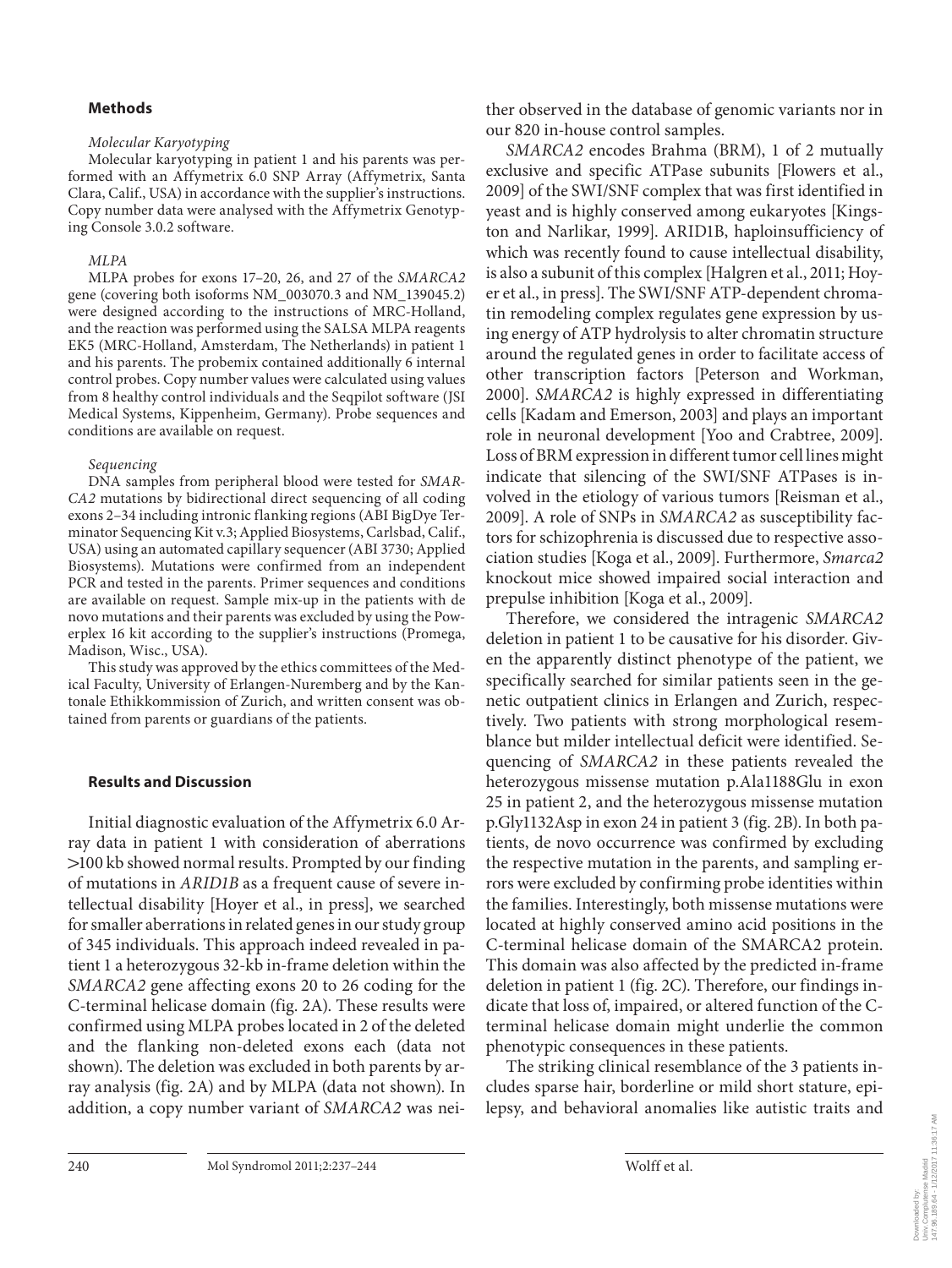

**Fig. 2.** Identified defects in *SMARCA2* . **A** Affymetrix 6.0 Array data of patient 1 and his parents showing an intragenic de novo deletion of 32 kb within the *SMARCA2* gene at 9p24.3. The first and last deleted probes as indicated by the array were SNP\_A-8705668 (hg18: chr9: 2,079,813) and SNP\_A-8601038 (hg18: chr9: 2,111,371). **B** Conservation of the amino acid positions 1132 and 1188 affected by the missense mutations found in

patients 2 and 3. **C** Schematic drawing of the *SMARCA2* gene with localization of the deletion and the 2 missense mutations. Exons are color-coded for encoded domains (according to PROSITE, http://prosite.expasy.org/). HSA: helicase-SANT-associated domain; HEL-ATP-bind: helicase domain with ATP binding function; Hel-C-term: C-terminal helicase domain; Bromo: bromodomain; exon 1 and parts of exon 34 are non-coding (gray).

short attention span. All 3 patients showed a distinct facial gestalt with a triangular shaped face, wide, downslanting palpebral fissures, a long philtrum, a thin upper lip, and a full or everted lower lip. Various other anomalies were microcephaly, skin anomalies such as eczema or wrinkling, hernias, long fingers and toes with prominent interphalangeal joints and broad distal phalanges, and minor congenital heart defects.

 Apart from the borderline intelligence in patient 3, all clinical features and the facial dysmorphism of our patients with *SMARCA2* defects are characteristic for Nicolaides-Baraitser syndrome (table 1). After the initial description in 1993 [Nicolaides and Baraitser, 1993], this disorder was only very rarely reported until Sousa et al. [2009] published 18 new cases and delineated the clinical features of this syndrome in great detail. Nicolaides-Baraitser syndrome is characterized by severe intellectual disability with absent or limited speech, short attention span, autism spectrum disorder, variable seizures, short stature, sparse hair, prominent finger joints, and distinct

facial features, but it is very likely under-diagnosed since so far only 26 patients have been reported [Nicolaides and Baraitser, 1993; Krajewska-Walasek et al., 1996; Morin et al., 2003; Witters and Fryns, 2003; Castori et al., 2008; Sousa et al., 2009; Gana et al., 2011]. Until now, inheritance and underlying genetic cause were unknown, but because most patients were sporadic, autosomal dominant new mutations were suspected. Indeed, mutations in *SMARCA2* were identified as the underlying cause of Nicolaides-Baraitser syndrome by whole exome sequencing and presented at the 12th International Congress of Human Genetics [Van Houdt et al., 2011].

 Of note, our patient with the intragenic deletion appears to be more severely intellectually disabled than the 2 patients with missense mutations in the helicase domain. Whether this might represent a possible genotypephenotype correlation is currently unclear due to our limited number of molecularly confirmed patients and as all of our 3 patients fit into the described clinical spectrum of Nicolaides-Baraitser syndrome. In this context,

Downloaded by: Univ.Complutense Madrid 147.96.189.64 - 1/12/2017 11:36:17 AM

Downloaded by:<br>Univ.Complutense Madrid<br>147.96.189.64 - 1/12/2017 11:36:17 AM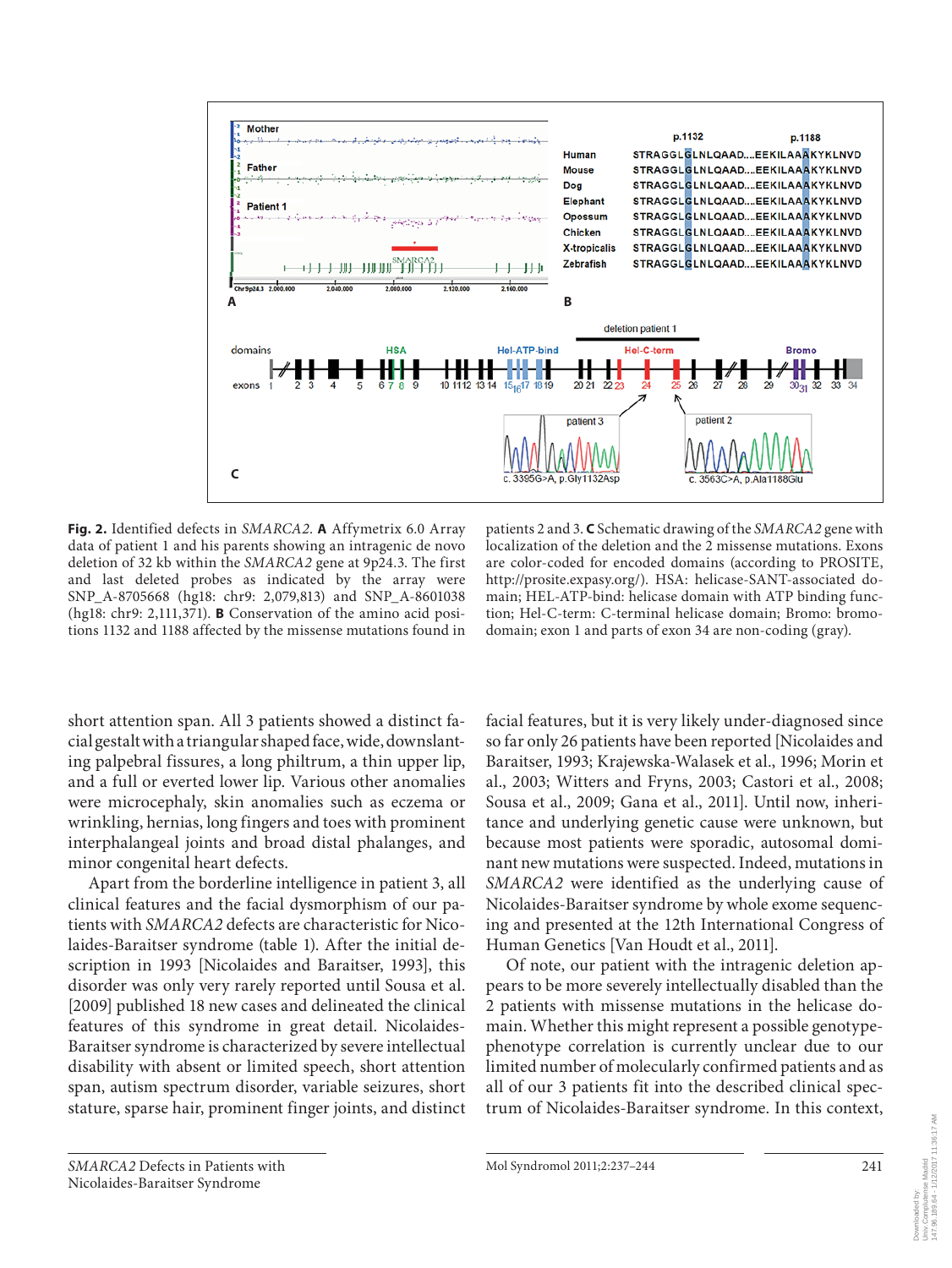|                            | Patient 1                        | Patient 2                 | Patient 3                   | Published patients<br>$(n = 26)^{a}$ |
|----------------------------|----------------------------------|---------------------------|-----------------------------|--------------------------------------|
| SMARCA2 aberration         | in-frame deletion                | p.Ala1188Glu              | p.Gly1132Asp                | not known                            |
| Sex                        | m                                | m                         | m                           | $13f + 13m$                          |
| Age                        | 3 years 7 months                 | 8 years 8 months          | 9 years                     | $3-32$ years                         |
| Birth measurements         |                                  |                           |                             |                                      |
| Weight                     | 3,145 g (25th ct.)               | 2,890 g (10th ct.)        | $2,370$ g (10th ct.)        | $11/25 < 3rd$ ct.                    |
| Length                     | 52 cm (50th ct.)                 | 49 cm (10th ct.)          | 45 cm (10th ct.)            | $8/17$ < 3rd ct.                     |
| <b>OFC</b>                 | 35 cm (25th ct.)                 | 32.5 cm (<3rd ct.)        | 32 cm (10-25th ct.)         | $5/17 < 3$ rd ct.                    |
| Growth                     |                                  |                           |                             |                                      |
| Height                     | 85 cm (<3rd ct.)                 | 124.5 cm (3rd ct.)        | 124.5 cm (5th ct.)          | $15/26 < 3rd$ ct.                    |
| Weight                     | 11 kg (<3rd ct.)                 | 23.8 kg (3rd-10th ct.)    | 20.6 kg (2nd ct.)           | $16/24 < 3rd$ ct.                    |
| <b>OFC</b>                 | 47.5 cm (<3rd ct.)               | 50.5 cm (<3rd ct.)        | 52 cm (23rd ct.)            | 22/26 <3rd ct.                       |
| Developmental delay, ID    | severe                           | severe                    | borderline, $IQ = 74$       | 25/26 moderate to severe,            |
|                            |                                  |                           |                             | $1/26$ mild                          |
| Age of sitting, months     | 13                               | 6                         | 10                          | $6 - 18$                             |
| Age of walking, months     | 30                               | 13                        | 19                          | $10 - no$                            |
| Speech, age of first words | absent                           | mainly single words,      | good verbal skills,         | 13/26 absent                         |
|                            |                                  | 18 months                 | 2 years                     |                                      |
| Regression                 |                                  |                           |                             | 4/26                                 |
| Autism, autistic traits    | +, not formally tested           | +, formally tested        | -, formally tested          | some, 2/2 formally tested            |
| Behavioral anomalies       | short attention span             | short attention span      | short attention span        | ś.                                   |
| Seizures, age of onset     | +, 3 years 4 months              | +, 18 months              | +, 7 years                  | 18/26                                |
| Sparse hair                | $^{+}$                           | $^{+}$                    | $^{+}$                      | 25/26                                |
| Triangular face            | $^{+}$                           | $^{+}$                    | $^{+}$                      | 22/23                                |
| Palpebral fissures down    |                                  |                           |                             |                                      |
| slant                      | $\begin{array}{c} + \end{array}$ | $^{+}$                    | $^{+}$                      | 8/25                                 |
| Long eyelashes             | $^{+}$                           | $\overline{\phantom{0}}$  | $^{+}$                      | 12/23                                |
| Long philtrum              | $^{+}$                           | 土                         | $^{+}$                      | 22/26                                |
| Thin upper lip             | $^{+}$                           | $\ddot{}$                 | $^{+}$                      | 22/26                                |
| Cryptorchism               | $\overline{\phantom{0}}$         |                           | $^{+}$                      | 8/13                                 |
| Hernias                    | $^{+}$                           |                           | $^{+}$                      | 6/26                                 |
| Prominent IP joints        | $^{+}$                           |                           | $^{+}$                      | 20/26                                |
| Broad distal phalanges     | $^{+}$                           |                           | $+$                         | 18/26                                |
| Bone age                   | n.d.                             | n.d.                      | delayed                     | 4/17 advanced,                       |
|                            |                                  |                           |                             | 8/17 delayed                         |
| Cardiac defect             | aortic coarctation               |                           |                             | 3/26                                 |
| Skin anomalies             | eczema, wrinkling                |                           | wrinkling, ichthyosis       | 8/26 eczema,                         |
|                            |                                  |                           | (father also), warts        | 14/26 wrinkling                      |
| Other anomalies            | neonatal feeding difficul-       | neonatal mild feeding     | fetal finger pads, super-   | 14/22 fetal finger pads,             |
|                            | ties, muscular hypotonia,        | difficulties, sandal gaps | numerary interphalan-       | 15/23 sandal gaps                    |
|                            | sandal gaps                      |                           | geal creases, short lingual |                                      |
|                            |                                  |                           | frenum, hallux valgus,      |                                      |
|                            |                                  |                           | sandal gaps, ataxic gait    |                                      |

**Table 1.** Clinical details of patients with Nicolaides-Baraitser syndrome

ct. = Centiles; ID = intellectual disability; IP = interphalangeal; n.d. = not determined; OFC = occipito-frontal head circumference.<br>ª Twenty-three cases described by Sousa et al. [2009] and summarizing all published pati Krajewska-Walasek et al., 1996; Morin et al., 2003; Witters and Fryns, 2003; Sousa et al., 2009] plus 3 further published cases [Castori et al., 2008; Gana et al., 2011].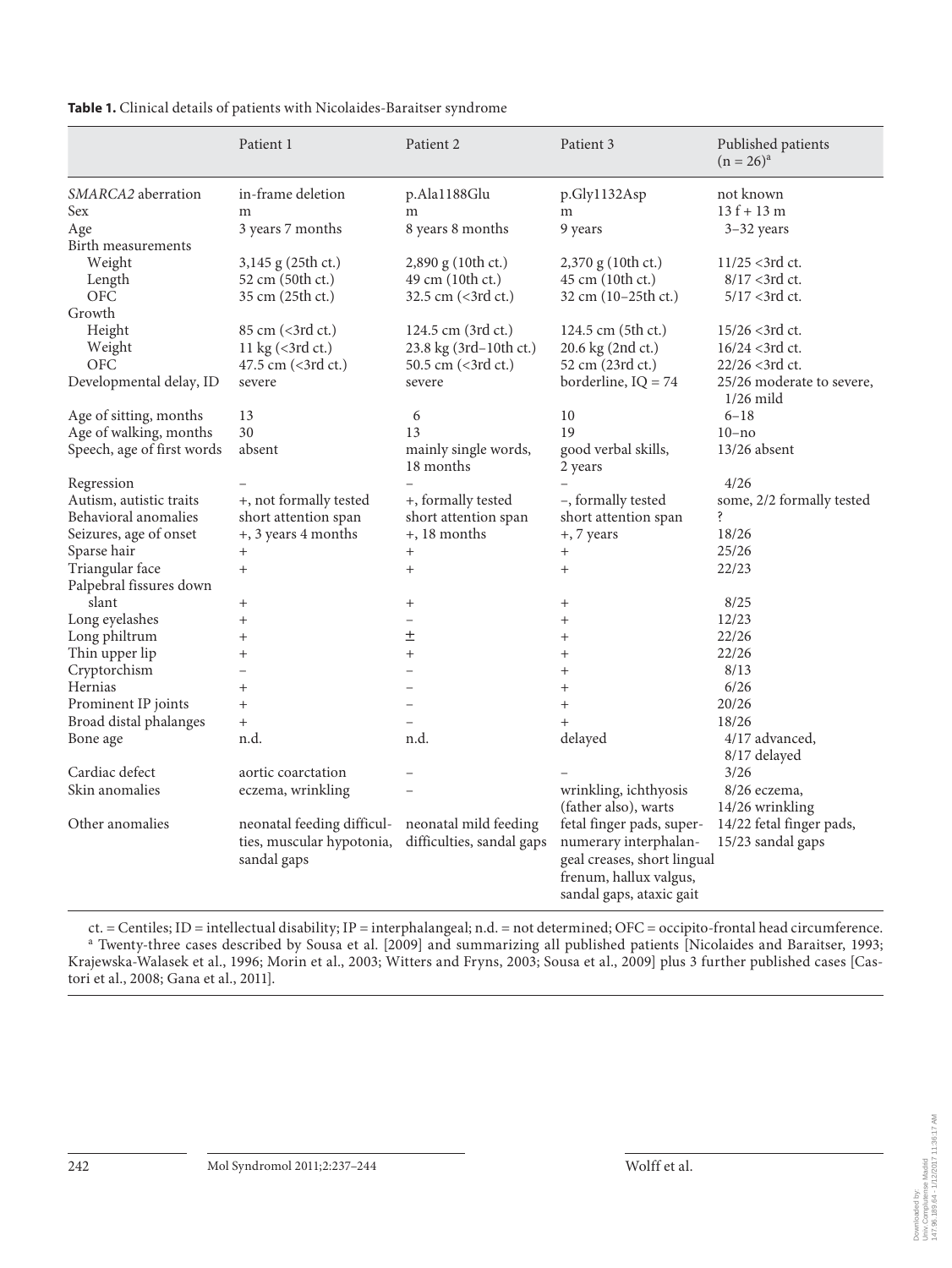it is interesting that sparse hair as a hallmark of Nicolaides-Baraitser syndrome is not mentioned in any of the DECIPHER patients with 9 large deletions and 4 large duplications including the *SMARCA2* gene for which clinical descriptions are provided. This further supports a specific role of the C-terminal helicase domain for the distinct phenotype of Nicolaides-Baraitser syndrome.

 Twenty-five of 26 published patients with Nicolaides-Baraitser syndrome [Nicolaides and Baraitser, 1993; Krajewska-Walasek et al., 1996; Morin et al., 2003; Witters and Fryns, 2003; Castori et al., 2008; Sousa et al., 2009; Gana et al., 2011] as well as our patients 1 and 2 showed moderate to severe mental retardation; therefore, the finding of borderline IQ in patient 3 seems rather exceptional. Of note, behavioral anomalies with short attention span and/or autistic features were observed in all of our patients and specifically reported by Gana et al. [2011] in 2 patients, thus possibly representing a so far underrecognized aspect of Nicolaides-Baraitser syndrome. Though a role of SMARCA2 and the SWI/SNF complex in cancer is supposed [Reisman et al., 2009], malignancies have not been reported in any of the patients with Nicolaides-Baraitser syndrome so far.

 Individual patients with defects in either *SMARCA2* or *ARID1B* show clinical overlap regarding aspects like (mild) short stature and certain facial dysmorphism such as downslanting palpebral fissures or thin upper lip. Intellectual disability is variable in both conditions but ranging predominantly from moderate to severe. The role of both genes in the same chromatin remodeling complex might explain these clinical similarities. However, the phenotype in patients with *SMARCA2* defects seems to be far more distinct, whereas *ARID1B* haploinsufficiency results in a more variable and less recognizable phenotype [Halgren et al., 2011; Hoyer et al., in press]. In addition, our *SMARCA2* mutation-positive patients and the majority of published Nicolaides-Baraitser syndrome patients [Sousa et al., 2009; Gana et al., 2011] had epilepsy, while in patients with *ARID1B* haploinsufficiency seizures occur only rarely.

 In conclusion, molecular karyotyping enabled us to identify de novo defects of the C-terminal helicase domain of *SMARCA2* in patients with Nicolaides-Baraitser syndrome. In addition, we extend the phenotypic spectrum to include borderline intelligence.

## **Acknowledgements**

 We thank the patients and their families for their cooperation. This study was supported by the German Intellectual Disability Network (MRNET) through a grant from the German Ministry of Education and Research to ARa and ARe (01GS08160), by a DFG grant to CZ (ZW 184/1-1), and by a SNF grant 320030\_ 135669 to ARa.

### **References**

- Amiel J, Rio M, de Pontual L, Redon R, Malan V, et al: Mutations in *TCF4* , encoding a class I basic helix-loop-helix transcription factor, are responsible for Pitt-Hopkins syndrome, a severe epileptic encephalopathy associated with autonomic dysfunction. Am J Hum Genet 80: 988–993 (2007).
- Castori M, Covaciu C, Rinaldi R, Grammatico P, Paradisi M: A rare cause of syndromic hypotrichosis: Nicolaides-Baraitser syndrome. J Am Acad Dermatol 59:S92–98 (2008).
- de Vries BB, Pfundt R, Leisink M, Koolen DA, Vissers LE, et al: Diagnostic genome profiling in mental retardation. Am J Hum Genet 77:606–616 (2005).
- Flowers S, Nagl NG Jr, Beck GR Jr, Moran E: Antagonistic roles for BRM and BRG1 SWI/ SNF complexes in differentiation. J Biol Chem 284:10067–10075 (2009).
- Gana S, Panizzon M, Fongaro D, Selicorni A, drome: two new cases with autism spectrum disorder. Clin Dysmorphol 20:38–41 (2011).
- Halgren C, Kjaergaard S, Bak M, Hansen C, El-Schich Z, et al: Corpus callosum abnormalities, intellectual disability, speech impairment, and autism in patients with haploinsufficiency of ARID1B. Clin Genet [Epub ahead of print] (2011).
- Hoyer J, Dreweke A, Becker C, Gohring I, Thiel CT, et al: Molecular karyotyping in patients with mental retardation using 100K singlenucleotide polymorphism arrays. J Med Genet 44:629–636 (2007).
- Hoyer J, Ekici AB, Endele S, Popp B, Zweier C, et al: Haploinsufficiency of *ARID1B* , a member of the SWI/SNF-A chromatin-remodeling complex, is a frequent cause of intellectual disability. Am J Hum Genet (in press).
- Kadam S, Emerson BM: Transcriptional specificity of human SWI/SNF BRG1 and BRM chromatin remodeling complexes. Mol Cell 11:377–389 (2003).
- Memo L, et al: Nicolaides-Baraitser syn- Kingston RE, Narlikar GJ: ATP-dependent rechromatin fluidity. Genes Dev 13:2339–2352 (1999).
- Koga M, Ishiguro H, Yazaki S, Horiuchi Y, Arai M, et al: Involvement of *SMARCA2* /BRM in the SWI/SNF chromatin-remodeling complex in schizophrenia. Human Mol Genet 18:2483–2494 (2009).
- Krajewska-Walasek M, Chrzanowska K, Czermiska-Kowalska A: Another patient with an unusual syndrome of mental retardation and sparse hair? Clin Dysmorphol 5:183–186 (1996).
- Lesnik Oberstein SA, Kriek M, White SJ, Kalf ME, Szuhai K, et al: Peters Plus syndrome is caused by mutations in *B3GALTL* , a putative glycosyltransferase. Am J Hum Genet 79: 562–566 (2006).
- Morin G, Villemain L, Baumann C, Mathieu M, Blanc N, et al: Nicolaides-Baraitser syndrome: confirmatory report of a syndrome with sparse hair, mental retardation, and short stature and metacarpals. Clini Dysmorphol 12:237–240 (2003).
- modeling and acetylation as regulators of Nicolaides P, Baraitser M: An unusual syndrome with mental retardation and sparse hair. Clin Dysmorphol 2:232–236 (1993).